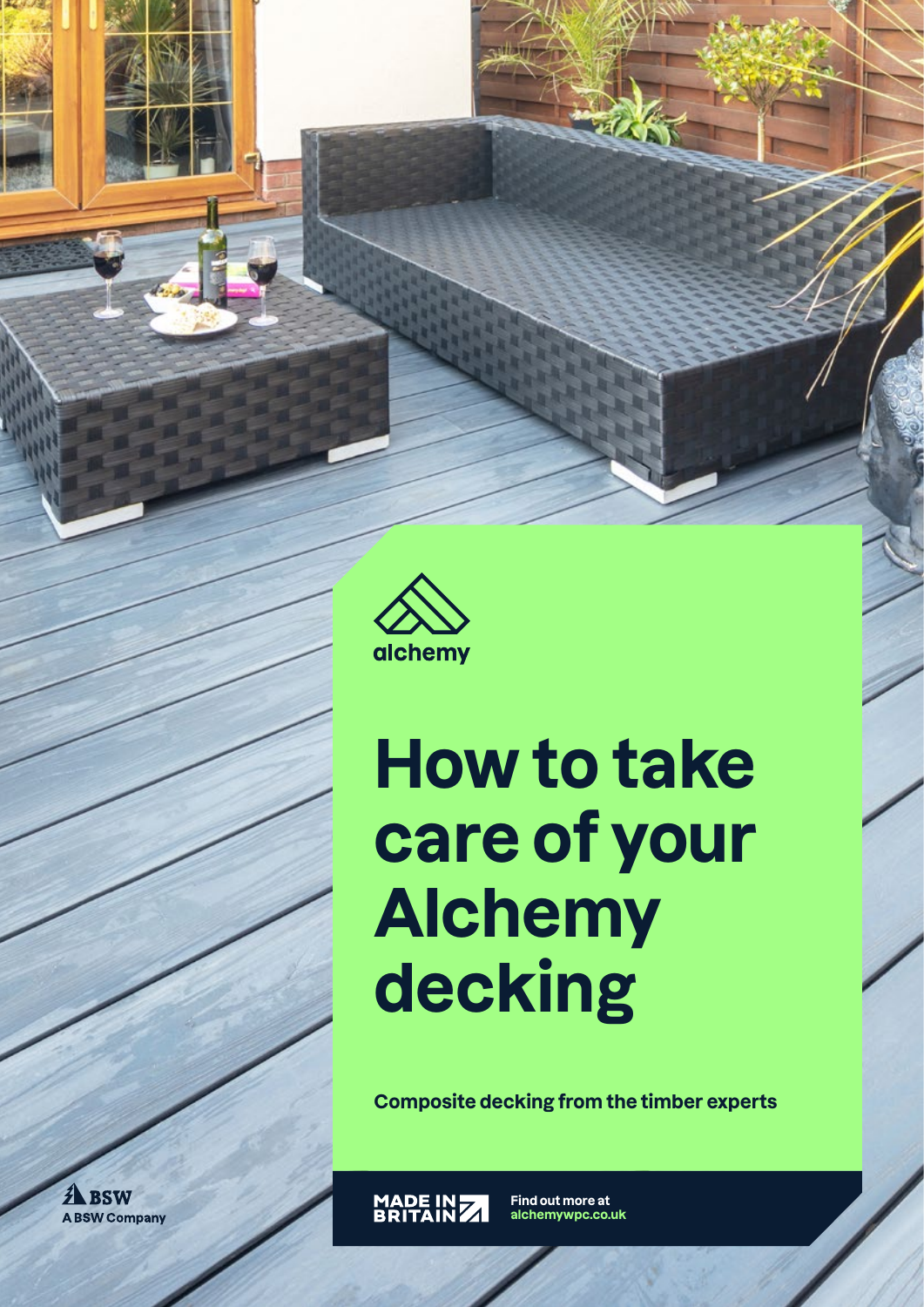## **How to Take Care of your Decking**

### Like all external building materials, Alchemy composite decking will need some upkeep.

A light brush and hose are recommended for the aftercare of your composite decking to ensure that the deck stays in pristine condition year after year. Alternatively, a jet wash can be used on a low setting (If you must pressure wash, just remember to use a household pressure washer with "spray nozzle", keep it at the lowest pressure possible and no closer than 25 cm from the surface) with the jet being sprayed along the length of the board not across it as surface damage may occur. There are a number of professional cleaning products available for your composite deck alternatively you could opt for soapy water which is just as effective.

We suggest periodic yearly cleaning as surface dirt may accumulate as well as a periodic sweeping of your deck if you do not adhere to a minimum annual cleaning/ maintenance plan then surface dirt may accumulate making it harder to clean.

Stains and spillages such as wine or fats should be cleaned immediately to ensure the decking does not stain - and a warm, soapy water solution should be used. Alchemy wood composite decking is highly scratch resistant but must still be cleaned promptly.

Avoid dragging furniture across your deck as this may mark or scratch the deck surface (this applies also to when installing the deck) if you want to keep your composite deck in mint condition. Alchemy composite decking is generally scratch resistant but common sense must be applied when moving furniture, etc, across its surface as it is not scratch proof.

During winter months where your composite deck may encounter snow, rock salt is recommended to ensure your deck safety from ice build up is not compromised (slippy). Rock salt may leave a white residue on your deck but this should be nothing to worry about as the white residue should wash off with a light hose and soapy water.

Painting and staining of your deck is not recommended. The makeup of the composite deck means that painting and staining is not needed, just periodic cleaning as mentioned above. The chemicals used to paint or stain will not bond to the deck surface meaning that the deck will flake and peel making your composite decking unsightly.

As long as the above techniques are adhered to this should ensure a trouble-free pristine looking composite deck which will look as good in the future as the day it was made. We offer a warranty with our composite decking, giving you peace of mind that your deck will stay looking good!